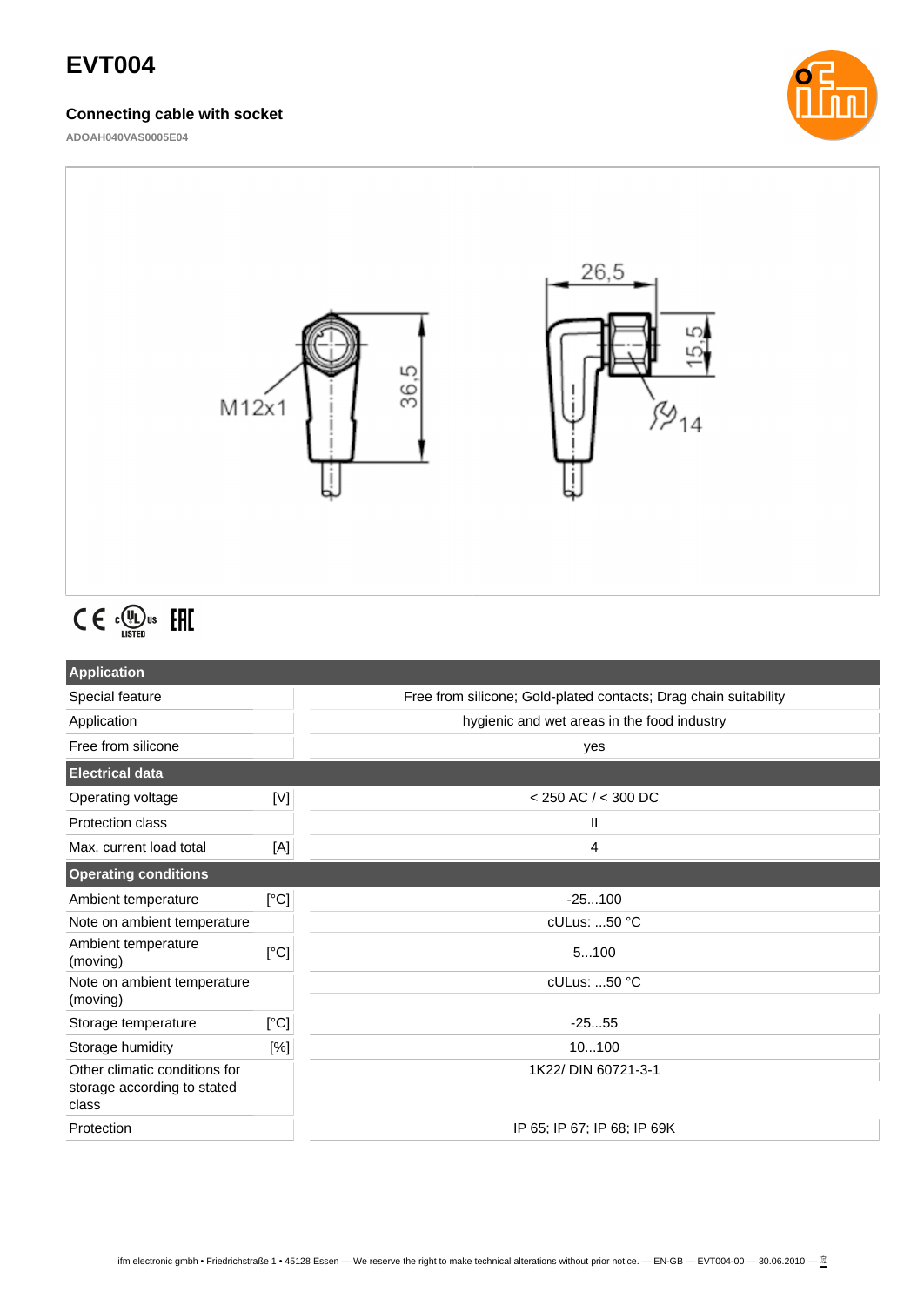## **EVT004**

## **Connecting cable with socket**

**ADOAH040VAS0005E04**



| <b>Mechanical data</b>       |     |                                 |                                                                                                   |  |
|------------------------------|-----|---------------------------------|---------------------------------------------------------------------------------------------------|--|
| Weight                       | [g] | 204.3                           |                                                                                                   |  |
| Moulded-body material        |     |                                 | <b>PVC</b>                                                                                        |  |
| Material nut                 |     | stainless steel (1.4404 / 316L) |                                                                                                   |  |
| Sealing material             |     |                                 | <b>EPDM</b>                                                                                       |  |
| Drag chain suitability       |     | yes                             |                                                                                                   |  |
| Drag chain suitability       |     | bending radius for flexible use | min. 10 x cable diameter                                                                          |  |
|                              |     | travel speed                    | max. 3.3 m/s for a horizontal travel length<br>of 5 m and max. acceleration of 5 m/s <sup>2</sup> |  |
|                              |     | bending cycles                  | $> 1$ Mio.                                                                                        |  |
|                              |     | torsional strain                | $± 180$ °/m                                                                                       |  |
| <b>Remarks</b>               |     |                                 |                                                                                                   |  |
| Pack quantity                |     | 1 pcs.                          |                                                                                                   |  |
| <b>Electrical connection</b> |     |                                 |                                                                                                   |  |

Cable: 5 m, PVC, orange, Ø 4.9 mm; 4 x 0.34 mm² (42 x Ø 0.1 mm )

### **Electrical connection - socket**

Connector: 1 x M12, angled; Moulded body: PVC, orange; Locking: stainless steel (1.4404 / 316L); Sealing: EPDM; Contacts: goldplated; Tightening torque: 0.6...1.5 Nm